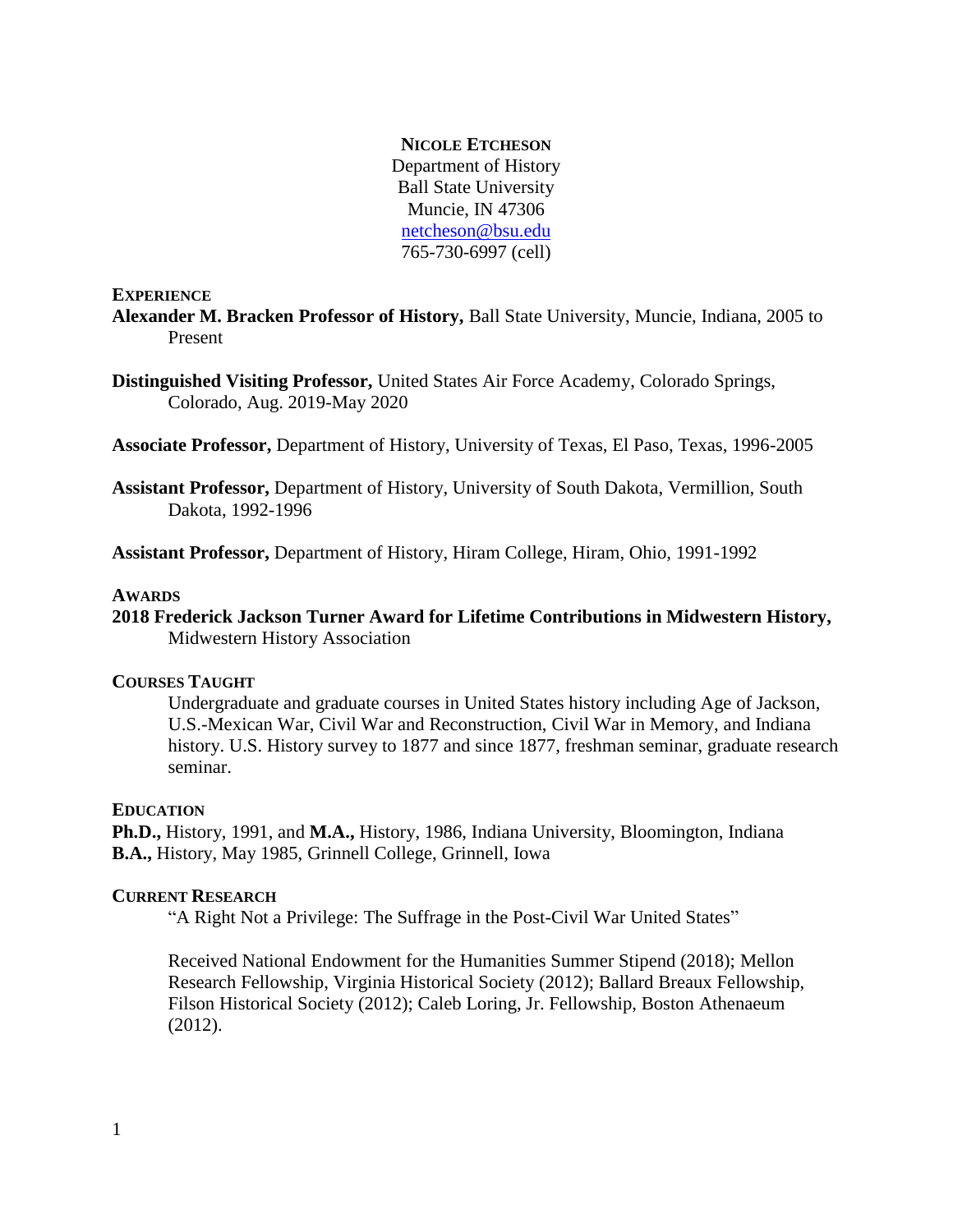### **PUBLICATIONS Books**

*A Generation at War: The Civil War Era in a Northern Community* (University Press of Kansas, 2011).

Winner of the 2012 Avery O. Craven Award from the Organization of American Historians for most original book on non-military aspects of the Civil War era and the 2012 Best Nonfiction Book of Indiana from the Indiana Center for the Book, Indiana State Library.

*Bleeding Kansas: Contested Liberty in the Civil War Era* (University Press of Kansas, 2004). A History Book Club selection for February 2004.

*The Emerging Midwest: Upland Southerners and the Political Culture of the Old Northwest* (Indiana University Press, 1996).

# **Journal Articles and Book Chapters**

"When Women Do Military Duty': The Civil War's Impact on Woman Suffrage," *Journal of American History,* 107 (Dec. 2020), 609-35.

"The Making of Midwesterners: The Fletcher Family in Indiana," in *The Making of the Midwest: Essays on the Formation of Midwestern Identity, 1787-1900,* ed. by Jon K. Lauck (Hastings, Nebr.: Hastings College Press, 2020), 115-27.

"The Homestead of the Free: Freedom and Prosperity in Quindaro, Kansas," *Kansas History: A Journal of the Central Plains,* 42 (Autumn 2019), 90–99.

"'Beauty' and the Fanatic: *Santa Fe Trail,"* in *Writing History with Lightning: Cinematic Representations of Nineteenth-Century America,* ed. by Matthew Christopher Hulbert and John C. Inscoe (Louisiana State University Press, 2019), 137-47.

"Buchanan's Mormon Judge: Delana R. Eckels and the Democratic Party in the Utah War," *Civil War History,* 64 (Dec. 2018), 335-64.

"Women and Family at Home in the North," in *Women and the American Civil War: North-South Counterpoints,* ed. by Judith Giesberg and Randall M. Miller (Kent: Kent State University Press, 2018), 190-211.

"First Cousins: The Civil War's Impact on Midwestern Identity," in *Finding a New Midwestern History,* ed. by John K. Lauck, Gleaves Whitney, and Joseph Hogan (Lincoln: University of Nebraska Press, 2018), 39-52.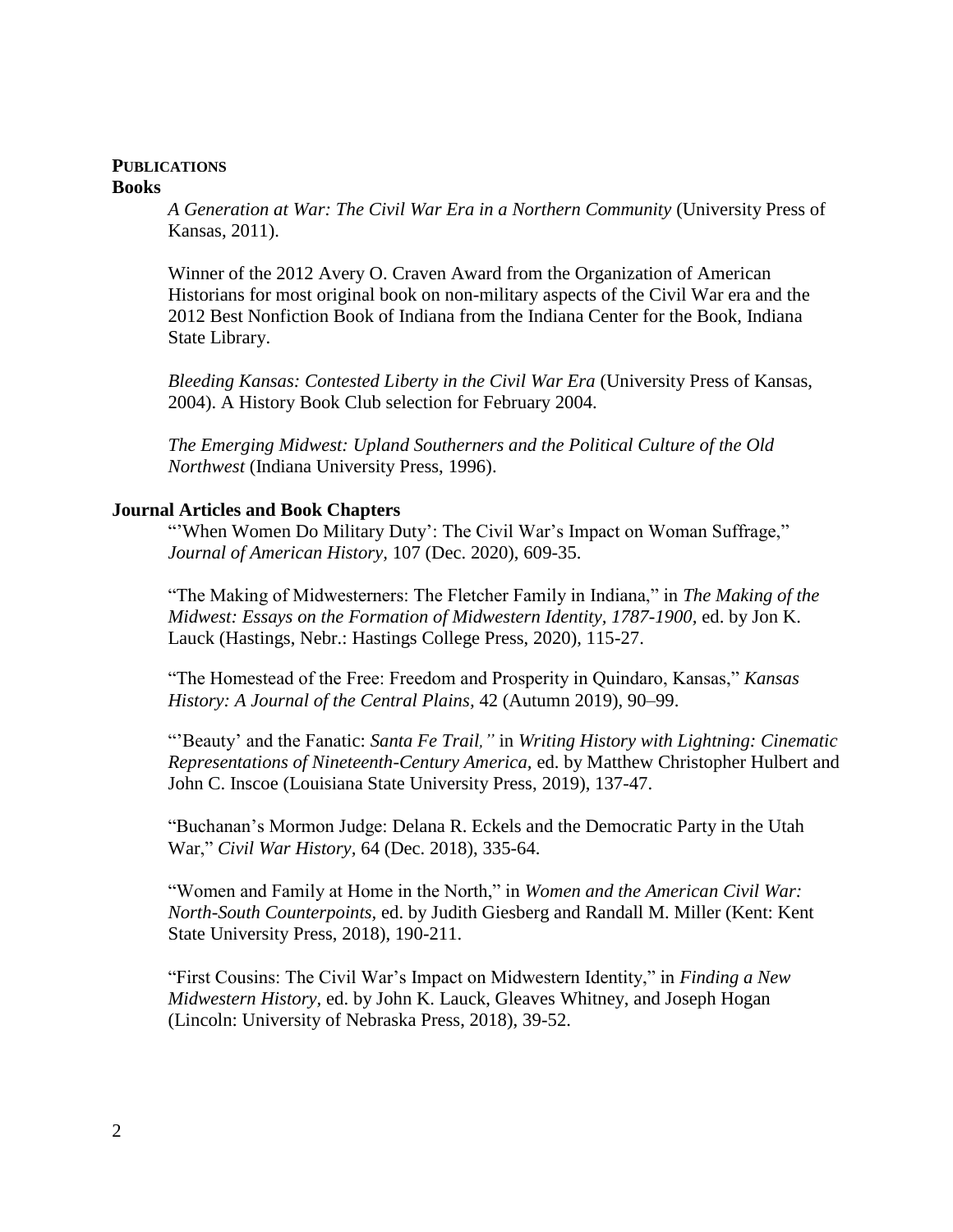"Introduction: Local History, National Contexts: Exploring Microhistory in Henderson, Kentucky," *The Register of the Kentucky Historical Society,* 113 (Autumn 2015), 591- 600.

"The Rise of Sectional Tensions: Parties, Slavery, and Abolitionism," in *A Companion to the Antebellum Presidents, 1837-1861,* ed. by Joel H. Silbey (Chichester, UK: Wiley Blackwell, 2014).

"Repudiating the Administration: The Copperheads in Putnam County, Indiana," *Ohio Valley History,* 13 (Fall 2013), 46-64.

"The Goose Question: The Proslavery Party in Territorial Kansas and the 'Crisis in Law and Order,'" in *Bleeding Kansas, Bleeding Missouri: The Long Civil War on the Border,* ed. by Jonathan Earle and Diane Mutti Burke (Lawrence: University Press of Kansas, 2013), 47-63.

"No Fit Wife: Soldiers' Wives and Their In-Laws on the Indiana Home Front," in *Union Heartland: The Midwestern Home Front during the Civil War,* ed. by Ginette Aley and J.L. Anderson (Carbondale: Southern Illinois University Press, 2013), 97-124.

"General Jackson is Dead: James Buchanan, Stephen A. Douglas, and Kansas Policy," in *James Buchanan and the Coming of the Civil War,* ed. by John W. Quist and Michael J. Birkner (Gainesville: University Press of Florida, 2013) 86-110.

Co-authored with Emmett Redd, "Sound on the Goose: A Search for an Answer to an Age Old 'Question,'" *Kansas History,* 32 (Autumn 2009), 205-17.

"John Brown, Terrorist?" *American Nineteenth-Century History,* 10 (March 2009), 29- 48.

" 'A living, creeping lie': Abraham Lincoln on Popular Sovereignty," *Journal of the Abraham Lincoln Association,* 29 (Summer 2008), 1-25.

"Where Popular Sovereignty Worked: Nebraska Territory and the Kansas-Nebraska Act," in *The Nebraska-Kansas Act of 1854,* ed. by John R. Wunder and Joann M. Ross (Lincoln: University of Nebraska Press, 2008), 159-81.

"James H. Lane: Radical Conservative, Conservative Radical," in *John Brown to Bob Dole: Movers and Shakers in Kansas History,* ed. by Virgil W. Dean (University Press of Kansas, 2006), 33-45.

"The Origins of the Civil War," *History Compass,* 3 (2005) NA 166, pp. 1-18 (http://www.historycompass.com/section.asp?section=9).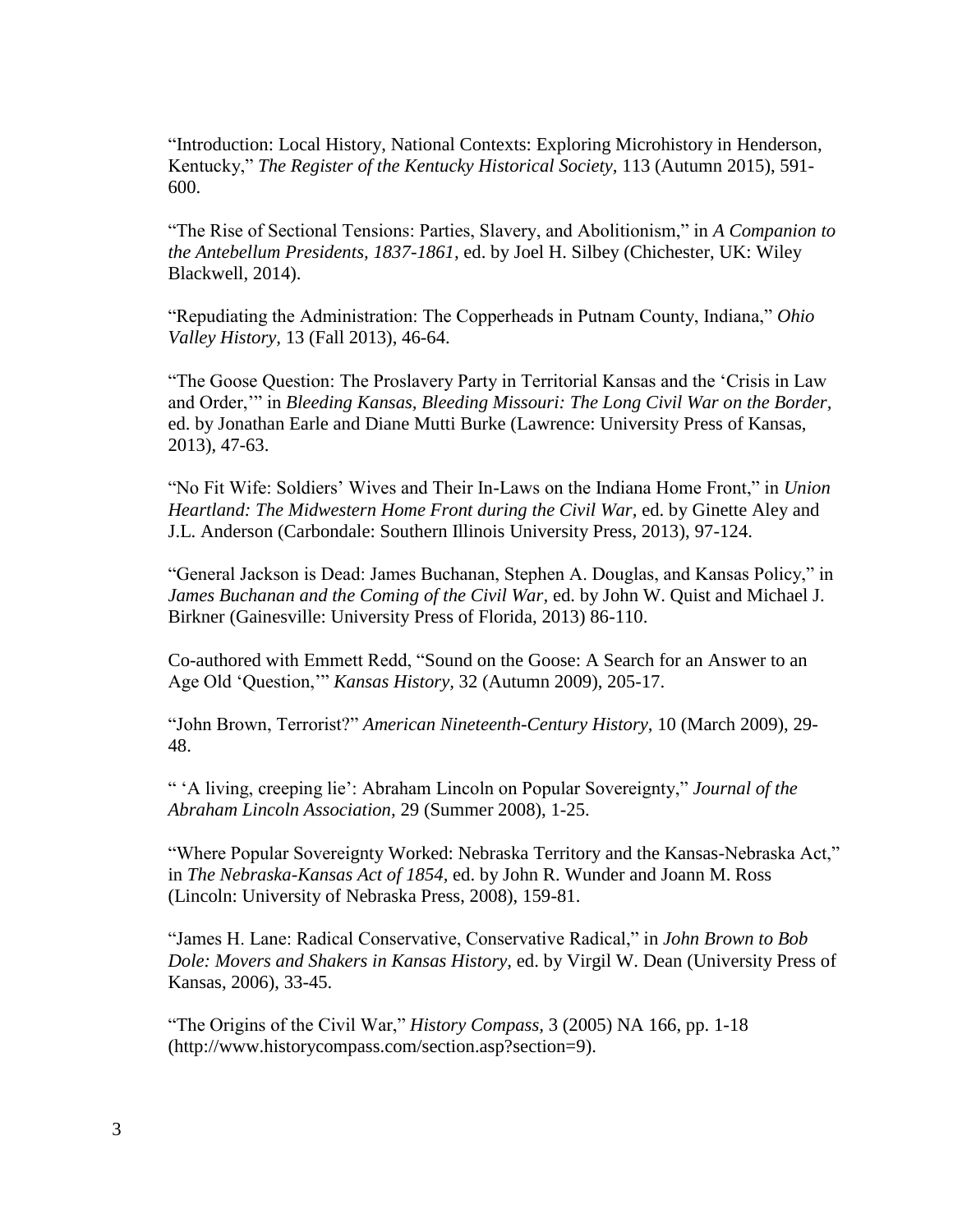"The Great Principle of Self-Government: Popular Sovereignty and Bleeding Kansas," in *Territorial Kansas Reader,* ed. by Virgil Dean (Topeka, 2005), 53-67. Reprint of *Kansas History,* 27 (Spring/Summer, 2004), 14-29.

"'Labouring for the Freedom of This Territory': Free-State Kansas Women in the 1850s," in *Territorial Kansas Reader,* ed. by Virgil Dean (Topeka, 2005), 278-96. Reprint of *Kansas History,* 21 (Summer 1998), 68-87.

"Rivers, Roads, and Settlers: Migration and Settlement in the Prairie State," in *From Courtroom to Classroom: The Lincoln Legal Papers Curriculum,* ed. by Dennis E. Suttles and Daniel W. Stowell (Springfield, 2002), 21-23.

"Barbecued Kentuckians and Six-Foot Texas Rangers: The Construction of Midwestern Identity," in *The American Midwest: Essays on Regional History,* ed. by Andrew R. L. Cayton and Susan E. Gray (Bloomington, 2001), 78-90.

""As My Father's Child Has': The Political Culture of the Ohio Valley in the Nineteenth Century," *Ohio Valley History* 1 (Winter 2001), 27-36.

"'Our lives, our fortunes, and our sacred honors': The Kansas Civil War and the Revolutionary Tradition," *American Nineteenth Century History,* 1 (Spring 2000), 62-81.

"Good Men and Notorious Rogues: Vigilantism in Massac County, Illinois, 1846-1850," in *Lethal Imagination: Violence and Brutality in American History* (New York University Press, 1999), 149-69.

"Manliness and the Political Culture of the Old Northwest, 1790-1860," *Journal of the Early Republic,* 15 (Spring 1995), 59-77.

"Private Interest and Public Good: Upland Southerners and Antebellum Midwestern Political Culture," in *The Pursuit of Public Power: Political Culture in Ohio, 1787-1861,* ed. by Jeffrey B. Brown and Andrew R. L. Cayton (Kent State University Press, 1994), 83-98.

#### **Other Publications**

"Why Teach History?" *History Matters,* 32 (no. 3, 2019).

"Andrew Jackson Was Dead, But the Democrats Still Mattered to Civil War Causation," *Muster,* May 8, 2017, https://journalofthecivilwarera.org/2017/05/democrats-matteredcivil-war-causation/.

"Women and the Homefront: Introduction," in *The New York Times Disunion: A History of the Civil War,* ed. by Ted Widmer (New York: Oxford University Press, 2016), 66-69.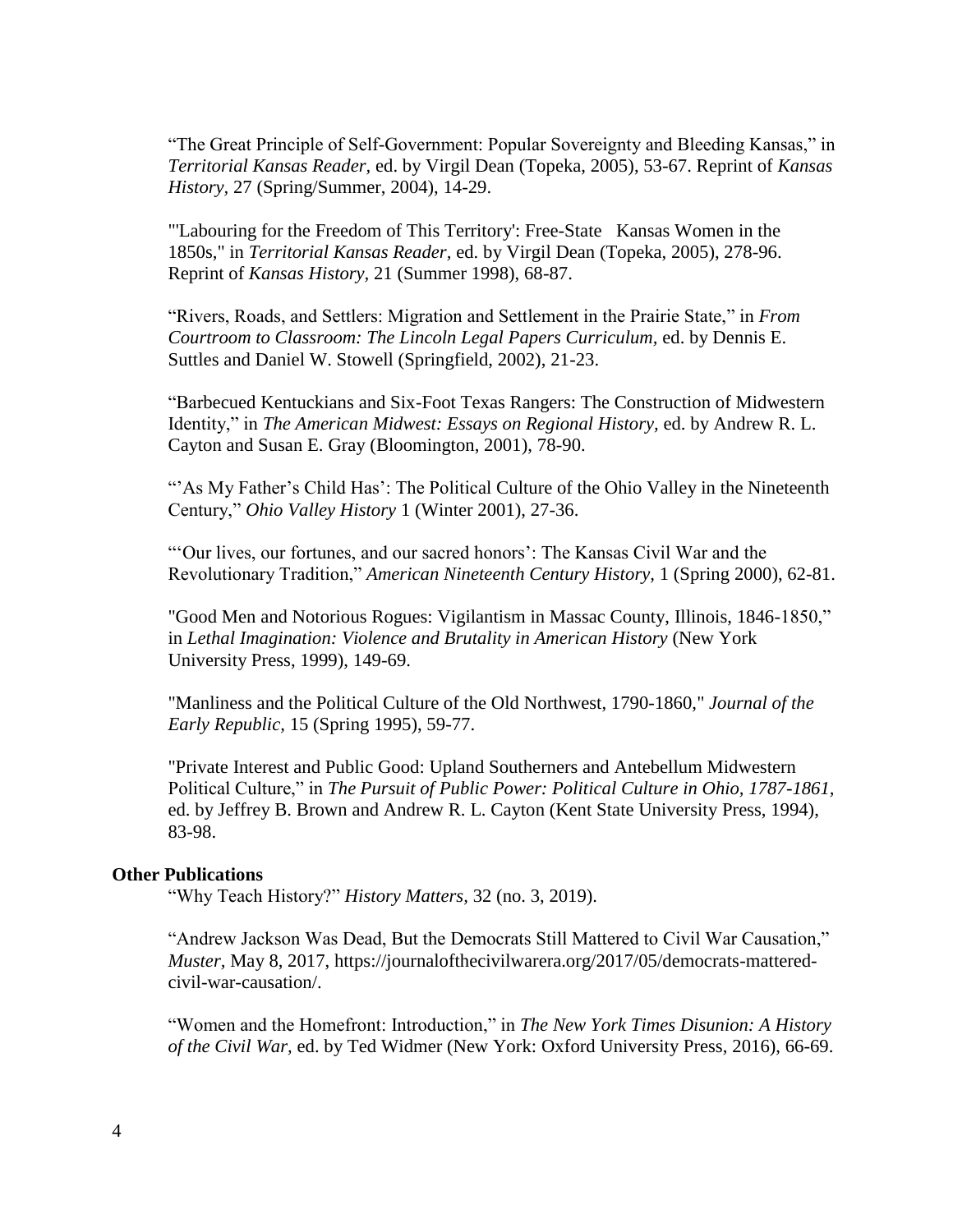"Lincoln as a Hoosier: Race, Politics, and the Sixteenth President," *Lincoln Lore* (Fall 2016), 4-9.

"Indiana on the Map," in *Mapping Indiana: Five Centuries of Treasures from the Indiana Historical Society* (Indianapolis: Indiana Historical Society Press, 2015), 15-23.

*New York Times* Disunion series: "Up South," "James Lane's Revenge," "When the Men Went to War," "The Two Civil Wars," The Most Desperate Battle Ever Fought," "The War Democrats' Big Night," "Free to Fight," "Another Name for Death," "Governor Morton's 'Finance Bureau,'" "Mr. Morgan's Daring Raid," "Tom Ewing's Dirty War," "An Artist's Revenge," "Massacre at Baxter Spring," "Making War on the Draft," "The Thermopylae of the West," "Massacre at Centralia," "A Union Awash in Conspiracies," Sept. 25, Oct. 27, 2011, July 19, Aug. 9, Sept. 18, Oct. 18, Oct. 31, 2012, March 23, June 17, July 22, Aug. 26, Sept. 6, Oct. 7, Oct. 18, 2013, Sept. 29, Sept. 30, Oct. 8, 2014.

"Bleeding Kansas: A Small Civil War," teaching unit in the Bedford Digital Collections on-line primary source series,

[http://www.macmillanhighered.com/launchpadsolo/bdcus/689588#/launchpad,](http://www.macmillanhighered.com/launchpadsolo/bdcus/689588#/launchpad) Nov. 2014.

"Microhistory and Movement: African American Mobility in the Nineteenth Century," *Journal of the Civil War Era,* 3 (Sept. 2013), 392-404.

"Disunion," *Ball State Alumnus,* 70 (Winter 2012), 12.

"The Border War and American Liberty," *Field Journal of Symphony in the Flint Hills,* 3 (2011), 41-49.

"Teaching Indiana History: A Roundtable," *Indiana Magazine of History,* 107 (Sept. 2011), 250-61.

"Abraham Lincoln and the Nation's Greatest Quarrel: A Review Essay," *Journal of Southern History,* 76 (May 2010), 401-16.

"Building Community: The Townsend Family in Putnam County," *Traces of Indiana and Midwestern History,* 21 (Fall 2009), 28-33.

"Black Slavery and White Liberty: The Kansas Civil War," *North & South,* 3 (Sept. 2000), 42-54.

"Education Renewal Connections: Experiences in History," in *Making a Place in the Faculty Rewards System for Work with K-12,* ed. by Crystal J. Gips and Carol F. Stoel (Washington, D.C., 1999), 81-82.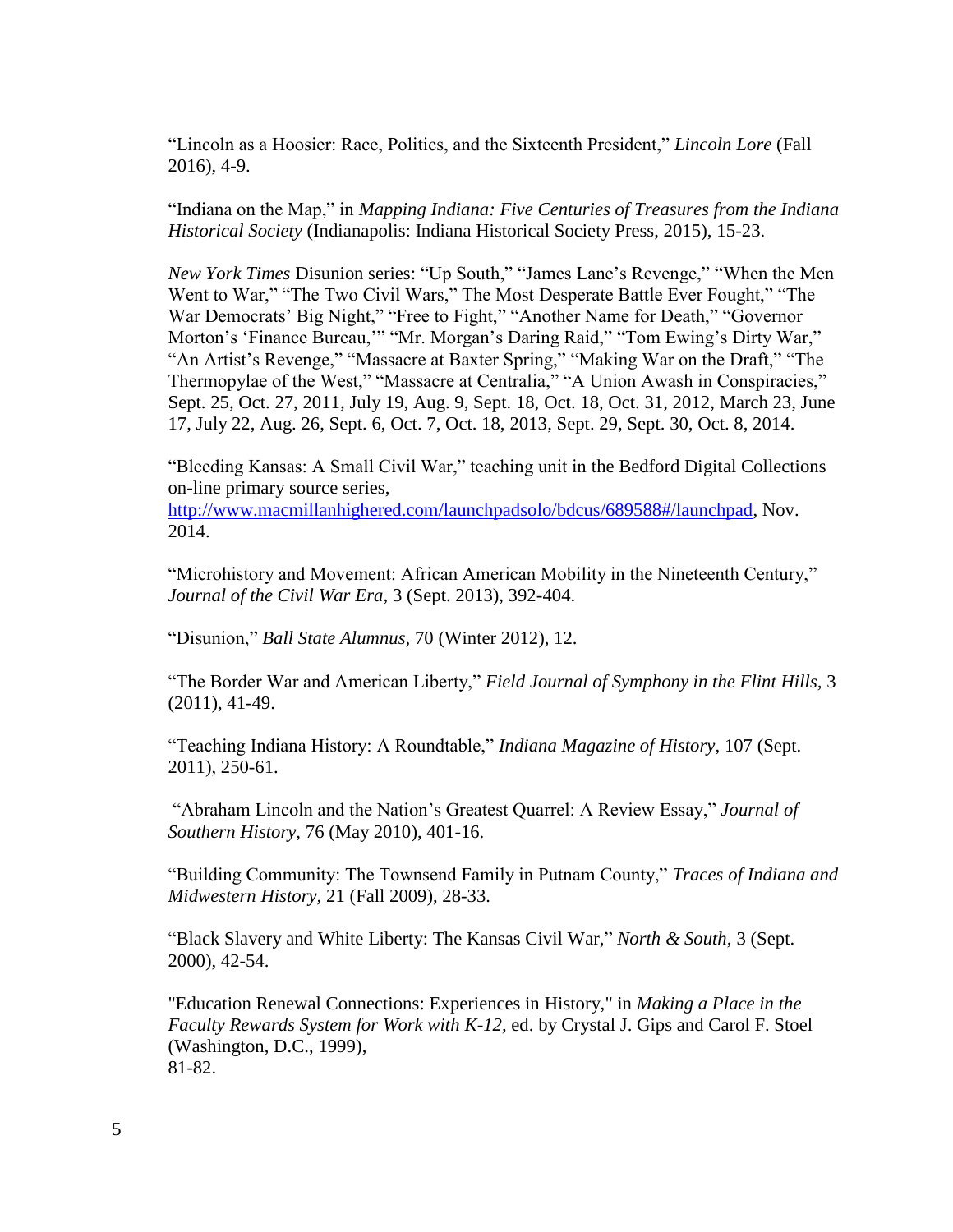## **Encyclopedia Articles**

With Cortney Cantrell, "The Northern Homefront," *Oxford Research Encyclopedia of American History,* Aug. 2016, [http://americanhistory.oxfordre.com/view/10.1093/acrefore/9780199329175.001.0001/ac](http://americanhistory.oxfordre.com/view/10.1093/acrefore/9780199329175.001.0001/acrefore-9780199329175-e-8?print=pdf) [refore-9780199329175-e-8?print=pdf.](http://americanhistory.oxfordre.com/view/10.1093/acrefore/9780199329175.001.0001/acrefore-9780199329175-e-8?print=pdf)

"Bleeding Kansas" for Kansas City Public Library website, [http://www.civilwaronthewesternborder.org/essay/bleeding-kansas-kansas-nebraska-act](http://www.civilwaronthewesternborder.org/essay/bleeding-kansas-kansas-nebraska-act-harpers-ferry/page/0/1)[harpers-ferry/page/0/1,](http://www.civilwaronthewesternborder.org/essay/bleeding-kansas-kansas-nebraska-act-harpers-ferry/page/0/1) Aug. 2013. Website won the "Excellence in Public History Award" from the Society of Civil War Historians.

"The Indiana Homefront" and "The Legacy of the Civil War in Indiana," Indiana Historical Bureau's Civil War Sesquicentennial webpage, <http://www.in.gov/history/4056.htm> and [http://www.in.gov/history/now.htm,](http://www.in.gov/history/now.htm) 2013.

"Bleeding Kansas," *Essential Civil War Curriculum* (June 2012) [http://essentialcivilwarcurriculum.com.](http://essentialcivilwarcurriculum.com/)

"Kansas as a Territory," http://galenet.galegroup.com/serlet/Kansas, Jan. 2011.

"The Midwest," in *The Princeton Encyclopedia of American Political History,* vol. II, ed. by Michael Kazin (Princeton: Princeton University Press, 2010).

"Bleeding Kansas," "Kansas-Nebraska Act," "Lawrence, Kansas," and "Pottawatomie Creek Massacre," in *The Political Lincoln: An Encyclopedia,* ed. by Paul Finkelman and Martin J. Hershock (Washington, D.C.: CQ Press, 2008).

"Agrarian Movement," "Dueling in America," "English Compromise (1858)," in *Encyclopedia USA,* ed. by Donald W. Whisenhunt (Gulf Breeze, Fla., 1996-2001).

## **PAPERS AND PRESENTATIONS**

# **Academic Conferences**

"When Women Do Military Duty: The Civil War's Impact on Woman Suffrage," "Shall Not Be Denied": The 15<sup>th</sup> and 19<sup>th</sup> Amendments at the Sesquicentennial and Centennial of Their Ratifications, Oct. 15, 2020.

Roundtable discussion, "Revisiting the 'Slave Power,'" Southern Historical Association, Louisville, Nov. 9, 2019.

"When Women Do Military Duty: Woman Suffrage in the Civil War Era," The Road to Suffrage: Tennessee Woman Suffrage Centennial, Memphis, Tenn., March 30, 2019.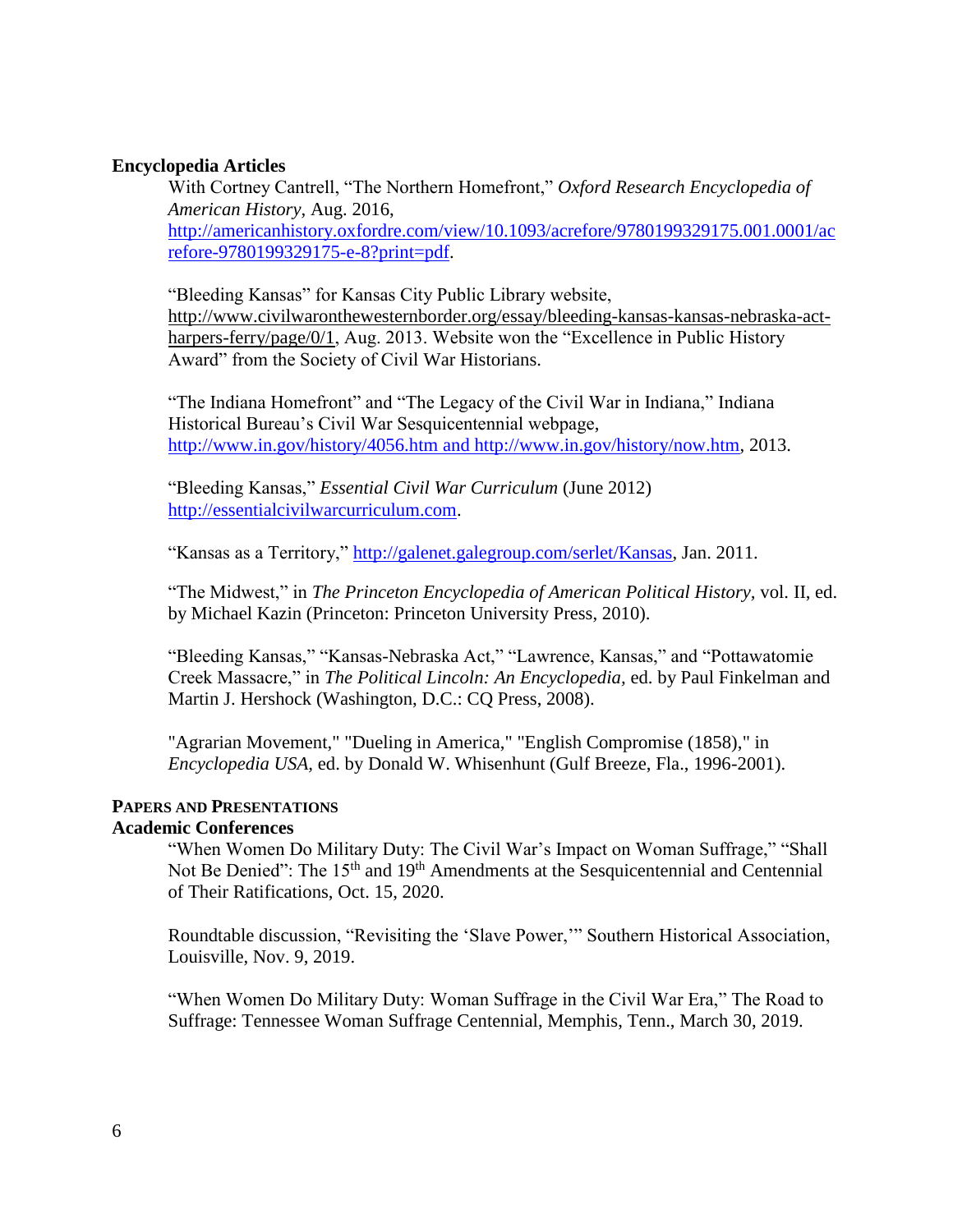"When Women Do Military Duty: Woman Suffrage in the Civil War Era," Indiana Association of Historians, Feb. 2019.

"Indiana's Reaction to Lincoln's Assassination," The Long Goodbye: Grieving Lincoln in the Heartland, Lincoln Colloquium, Indiana Historical Society, Sept. 2018.

"Loyal Women, Ignorant Freedmen, & Notorious Traitors: Woman Suffrage in the Civil War Era," Conference on American Political History, Lebanon Valley College, Penn., June 2018.

"The Homestead of the Free: Freedom and Prosperity in Quindaro, Kansas," Strength through Numbers: The Intersection of Abolitionist Politics, Freed Blacks, and a Flourishing Community in Quindaro Conference, Kansas City, Kansas, April 2018.

"Territorial Kansans in Trumpkinland," Disunion in Civil War America: Parallels for Today?, Gilder Lehrman Center for the Study of Slavery, Resistance, and Abolition Annual Conference, Yale University, Nov. 2017.

"The Civil War and Woman Suffrage," Civil War Study Group, Purdue University, Sept. 2017.

"Buffalo Bill's Civil War," Buffalo Bill Centennial Symposium, Cody, Wy., Aug. 2017. <https://www.c-span.org/video/?431895-5/buffalo-bill-wild-west-shows>.

"Good Enough to Use Ballots: Loyalty and the Suffrage in the Civil War North," Indiana Association of Historians, Lafayette, Ind., Feb. 2017.

"The Cause of Benevolence: Calvin Fletcher as Philanthropist," Hoosier Philanthropy Conference, Indianapolis, Feb. 2016.

"First Cousins: The Civil War's Impact on Midwestern Identity," Finding the Lost Region: Rediscovering the Midwest, America's Most Common Ground, Midwestern History Association Conference, Grand Rapids, Mich., April 2015.

"Sustaining the National Government: The Election of 1864 in Indiana," Lincoln Colloquium, Fort Wayne, Ind., Sept. 2014.

"Buchanan's Mormon Judge: Delana R. Eckels and the Role of the Democratic Party in the Mormon War," Society for Historians of the Early American Republic, Baltimore, July 2012.

"Repudiating the Administration: The Copperheads in Putnam County, Indiana," Society of Civil War Historians, Lexington, Ky., June 2012.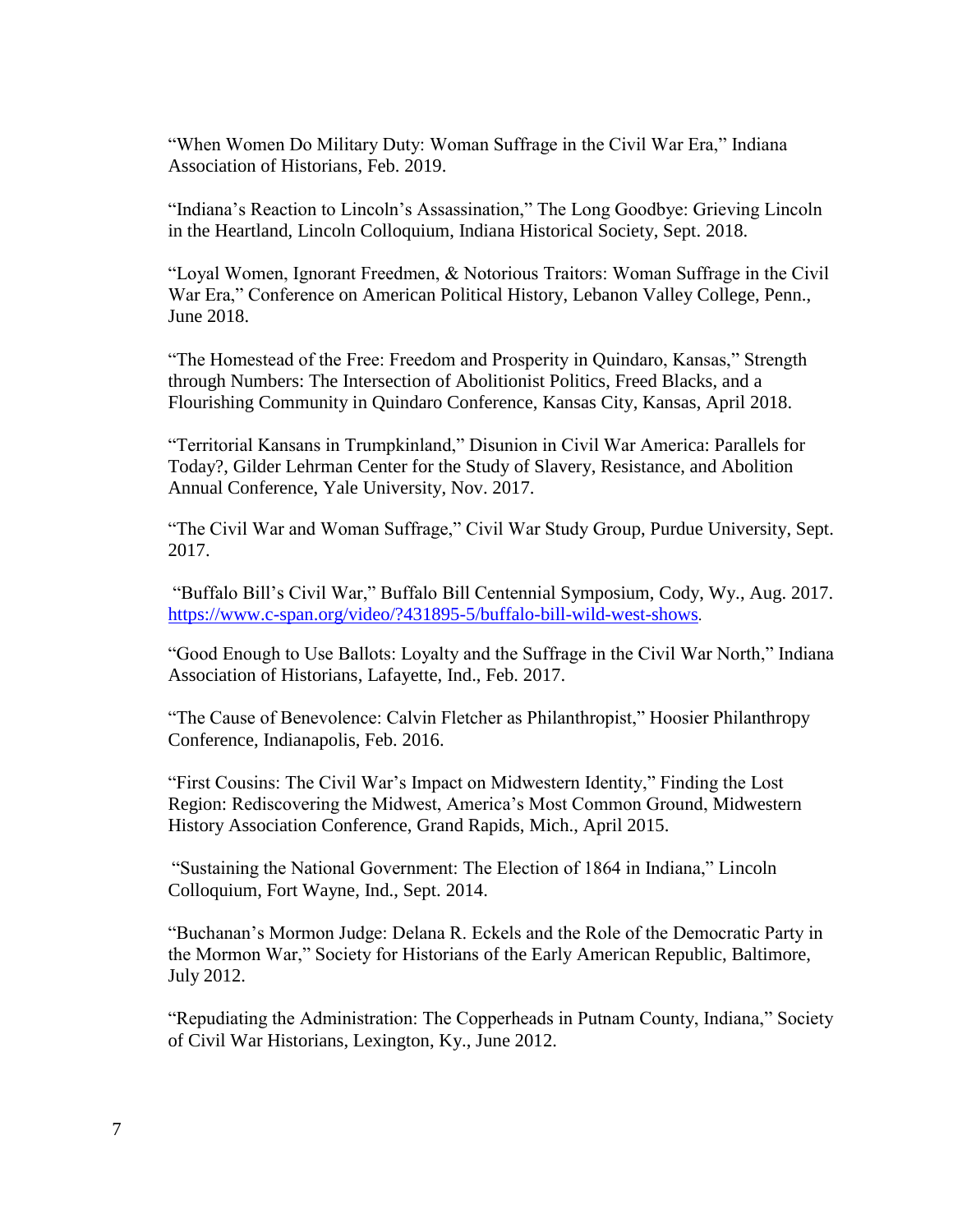"The Goose Question: The Proslavery Party in Territorial Kansas and the 'Crisis in Law and Order,'" Border Wars Conference, Kansas City (Mo.) Public Library, Nov. 2011.

"The Goose Question: The Proslavery Party in Territorial Kansas, Popular Sovereignty, and the Crisis in Law and Or0der," Border Wars Symposium, University of Kansas, April 2011.

"'Black Republican' Victory: Abraham Lincoln and the Election of 1860," Tulsa Community College Civil War Sesquicentennial Commemoration, Oct. 2010.

"Lincoln's Enemies: The Copperheads in Putnam County," Walker Horizon Lecture, DePauw University, Greencastle, Ind., Oct. 2009.

"John Brown's Men," John Brown Symposium on the 150<sup>th</sup> Anniversary of the Raid on Harpers Ferry, Harpers Ferry, WV, Oct. 2009.

"The Copperheads in Putnam County, Indiana," Civil War Study Group, Sept. 2009.

"General Jackson Is Dead: James Buchanan and Kansas Policy," President James Buchanan National Symposium, Lancaster, Penn., Sept. 2008.

"Redeeming Indiana: Putnam County in the 1860 Election," Historical Society Conference, Baltimore, Md., June 2008.

"The House That Stephen Built," Filson Institute Conference on the Great Divide of the 1850s, Louisville, Ken., Oct. 19, 2007.

"The Border Ruffian Conspiracy in Kansas," Mid-America Conference on History, Tulsa, Oklahoma, Sept. 28, 2007.

" 'A living, creeping lie': Abraham Lincoln on Popular Sovereignty," Abraham Lincoln Symposium, Springfield, Ill., Feb. 12, 2007.

"Wives and Sweethearts: The Women of Putnam County, Indiana during the Civil War," Ohio Seminar in Early American History and Culture, Ohio State University, Feb. 2007.

"Bleeding Kansas" and "James H. Lane," Massachusetts School of Law, The North in the Civil War Conference, Andover, Mass., Oct. 2005.

"The Goose Question: The Proslavery Party in Territorial Kansas, Popular Sovereignty and the 'Crisis in Law and Order,'" Southern Historical Association Meeting, Memphis, Tennessee, Nov. 2004.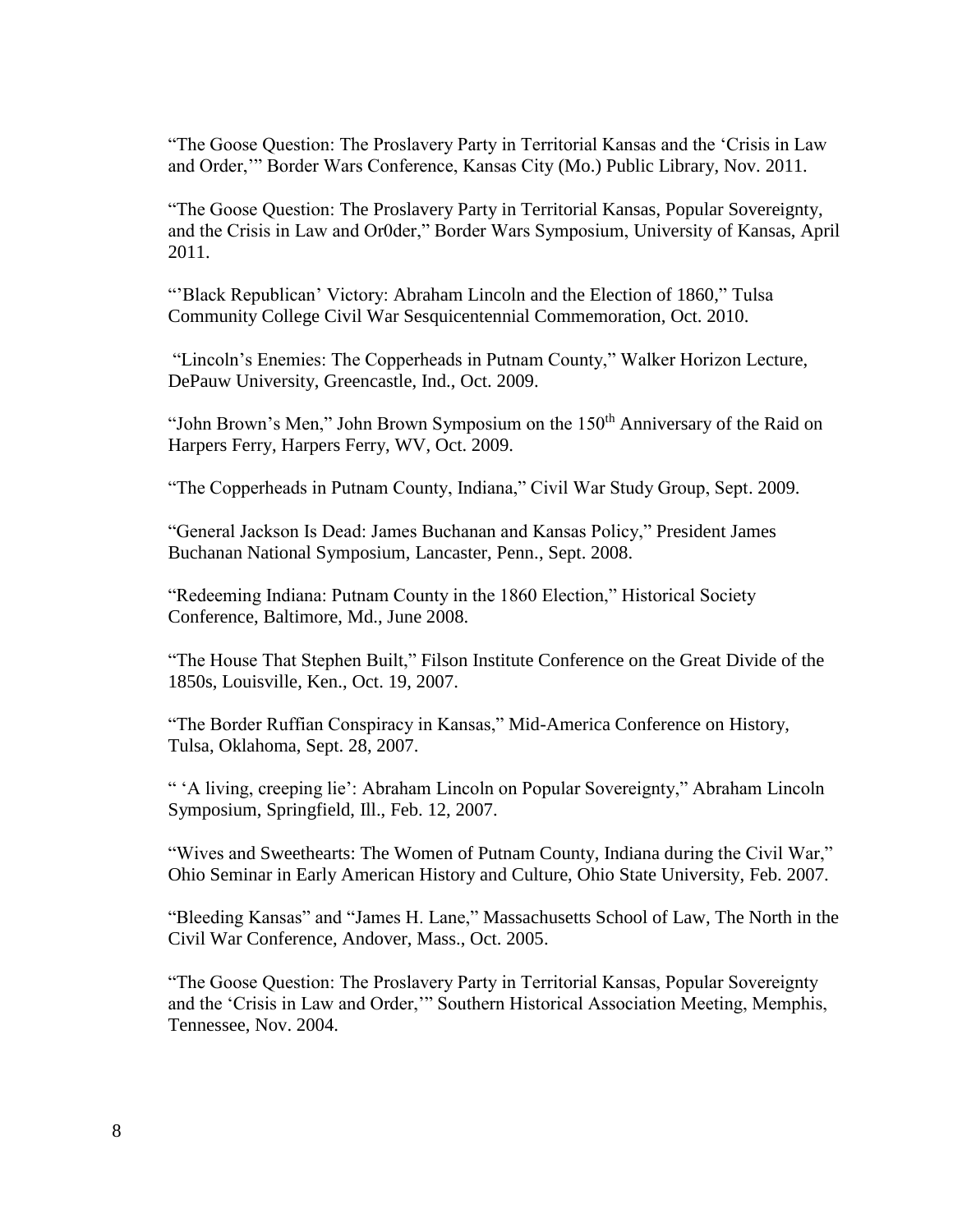"What Makes a Region? Exploring the Intersection of Politics and Regionalism on the Great Plains," Center for Great Plains Studies, Lincoln, Nebraska, Oct. 2004.

"Kansas and Missouri Women," Women's History Conference, Park University, Missouri, March 2004.

"Abraham Lincoln and Bleeding Kansas," Lincoln-Harman Lecture, Washburn University, Topeka, Feb. 2004.

"Barbecued Kentuckians: Attitudes toward the South after the Civil War," C. Ballard Breaux Public Conference, Filson Institute, Louisville, Kentucky, May 2001.

"'Walking To and Fro in the Earth': John Brown and the Kansas Civil War," John Brown 2000 Conference, Harpers Ferry, West Virginia, May 2000.

"Barbecued Kentuckians and Penny-Pinching Yankees: Defining Midwestern Identity," McClellan Symposium, Miami University of Ohio, Oct. 1998.

"'Our Lives, Our Fortunes, and Our Sacred Honors': The Kansas Civil War and the Revolutionary Tradition," Mid-America Conference on History, Stillwater, Oklahoma, Sept. 1997.

"'Sustaining the Supremacy of the Laws': The Massac County War in Illinois, 1846- 1850," Western History Association, Lincoln, Neb., Oct. 1996.

"'We Glory in Yankeeism': New England Settlers in Kansas Territory, 1854-1865," Organization of American Historians, Chicago, March 1996.

"The Role of Matilda Joslyn Gage in Stanton's *The Woman's Bible,"* The Life and leadership of Elizabeth Cady Stanton Conference, Columbia, South Carolina, Oct. 1995.

"'To Be Much of a Man': Southern Settlers and the Political Culture of the Old Northwest," Organization of American Historians, Atlanta, Ga., April 1994.

"Aristocracy and the Struggles for Statehood in Ohio, Indiana, and Illinois," Society for Historians of the Early American Republic, Madison, Wisconsin, July 1991.

"The Southern Influence on Midwestern Political Culture: 'Manliness' and Republicanism in Ohio, Indiana, and Illinois," Illinois History Symposium, Springfield, Ill., Nov. 1990.

### **Public Talks and Teachers' Workshops**

"Elections in the Civil War Era," Lincoln at the Library, Allen County Public Library, Fort Wayne, Oct. 25, 2020.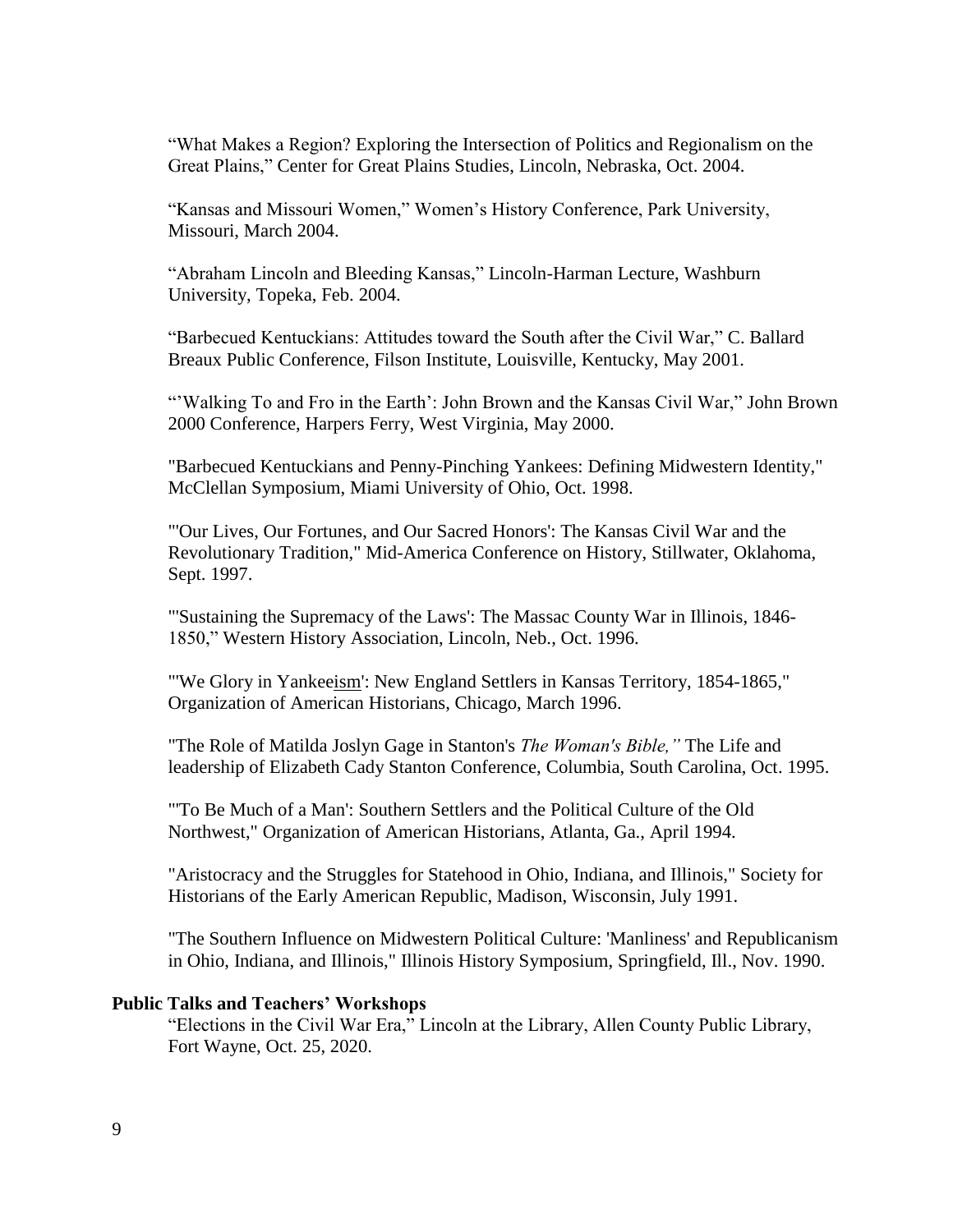"First African Americans, Then Women, Children, and Idiots: The Fifteenth and Nineteenth Amendments to the United States Constitution," Scholars Program, United States Air Force Academy, April 8, 2020.

"The Copperhead Movement in the Midwest," Civil War Institute, Gettysburg College, June 2019.

"The Political Crisis of the 1850s," Roundtable Discussion, Civil War Institute, Gettysburg College, June 2019.

"The Gift of Love: Sarah Bush Lincoln as a Pioneer Mother," Commemoration of the Sesquicentennial of Sarah Lincoln's Death, Lincoln Log Cabin State Historic Site, Charleston, Ill., April 2019.

"When Women Do Military Duty: Woman Suffrage in the Civil War Era," The Road to Suffrage: Tennessee Woman Suffrage Centennial, Memphis, Tenn., March 2019.

"A Life Dependent on Mush: James Riley Weaver and the Prisoner of War Experience in the Civil War," DePauw University, Greencastle, Ind., March 2019.

"The Western Revival in Indiana," panel discussion, Indiana Historical Society, Sept. 2018.

"Mothers of Indiana," training session for interpreters at Indiana Historical Society, Sept. 2018.

"Suffrage in the Post-Civil War Era," "Turning Points of the Civil War," "The Northern Homefront," "Slavery, the Territories, and the Crisis of the Union," "Compromises That Saved the Union," Presidential Academy, National Council for History Education, Lexington, Ken., June 2018.

"A Right Not a Privilege: Voting in United States History," for First Presbyterian Church, Muncie, March 2018.

"A Right Not a Privilege: Voting in United States History," League of Women Voters of Muncie-Delaware County "One Country, One Constitution, One Destiny" series, Feb. 2018.<https://www.youtube.com/watch?v=Wtb3bsIFKOI&feature=youtu.be>

"Teaching Freedom: A Conversation about Civic Education," Shafer Leadership Academy, Muncie, Jan. 16, 2018.

"Bleeding Kansas and Contested Liberty: Ideas of Liberty on the Kansas/Missouri Border," University of Missouri Kansas City Crossroads of Conflict Teachers Workshop,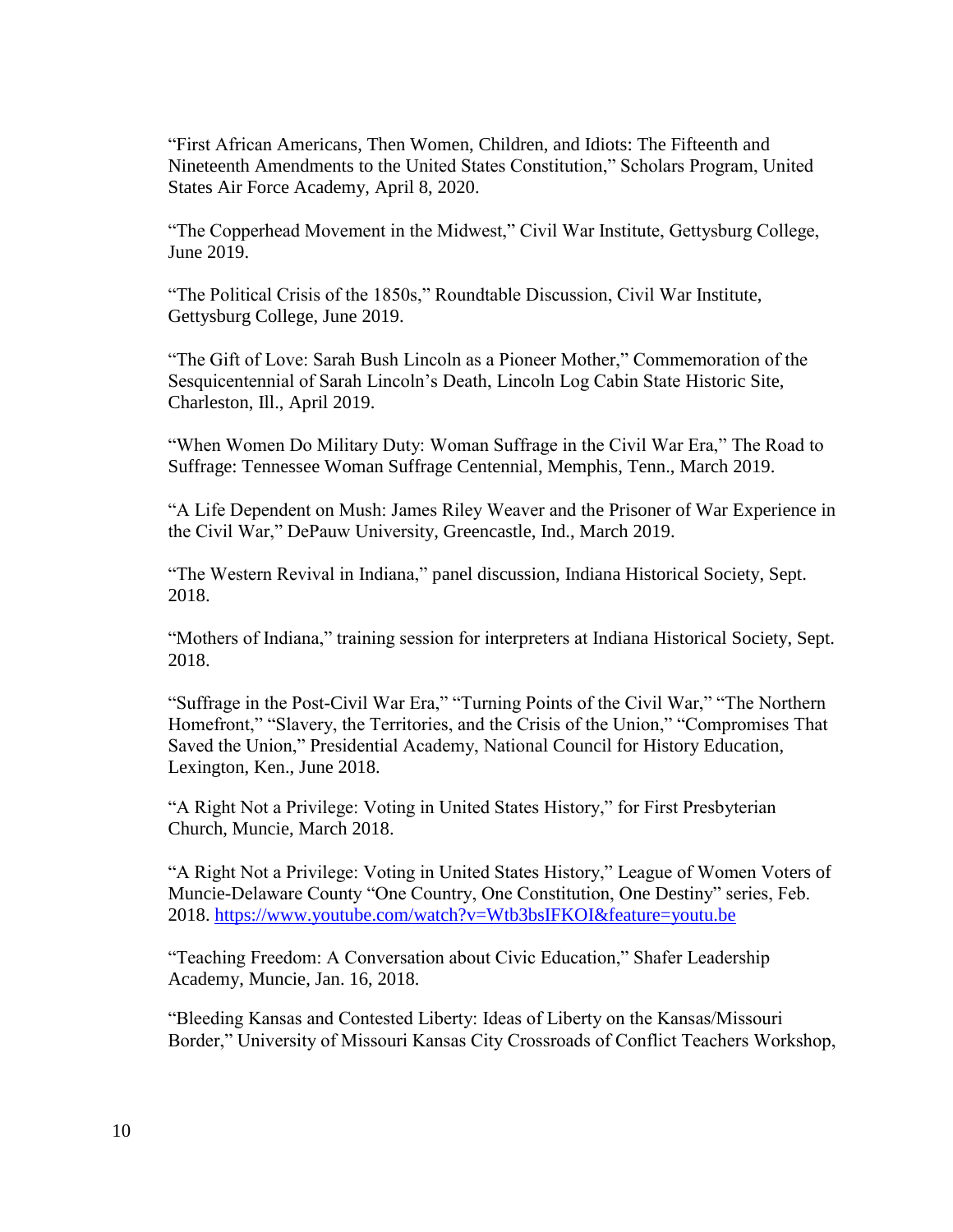Kansas City, MO, June and July, 2017; June and July, 2014; June and July, 2012; June and July 2010; June and July 2008.

"Oliver P. Morton: Indiana's Civil War Governor," Monroe County Civil War Roundtable, Bloomington, Ind., June 13, 2017.

"Homefront Families in the North," Springfield, Ohio Civil War Symposium, April 2017.

"Mothers of Indiana," Alexandria Public Library, Alexandria, Ind., March 2017.

"Lincoln as a Hoosier: Race, Politics, and the Sixteenth President," Lincoln at the Library series, Allen County Public Library, Fort Wayne, Feb. 2016.

"How Not to Be an Antiquarian: Microhistory and Historical Meaning," Henderson History Author Event, Henderson County, Kentucky, Public Library, Oct. 2015.

"Barren Victories or Great Prizes: The Legacy of the Civil War in Indiana," Jefferson County Civil War Roundtable, Madison, Ind., April 2015.

"Their Own Corner: The Civil War Transformation of Women's Roles," Indiana Society of Colonial Dames of America, Indianapolis, March 2015.

"Emancipation and Its Discontents: The Civil War and African American Freedom in Indiana," Civil Rights Heritage Center, South Bend, Ind., Feb. 2015. (Two talks, one in afternoon and keynote in the evening.)

"The Goodly Land of Hoosier: How the Civil War Changed Indiana," Friends of the Bracken Library, Ball State University, Dec. 2014.

"Mothers of Indiana," Association of Life-Long Learners, Muncie, Ind., Nov. 2014

"Soldiers and the Civil War Homefront: A Northern Community," Cleveland, Ohio Civil War Roundtable, May 2014.

"The Anti-Civil War Movement in the North: Copperheads in a Midwestern Community, 1861-1865," Civil War Lecture Series, Scottish Rite Masonic Museum & Library, Lexington, Mass., Oct. 2013.

"Three Cheers for the Ladies and Three for the Flag," Putnam County IEHA (Exchange Club) Achievement Night, Sept. 2013.

Keynote speaker, National Association of Government Archives and Records Administrators, Indianapolis, July 2013.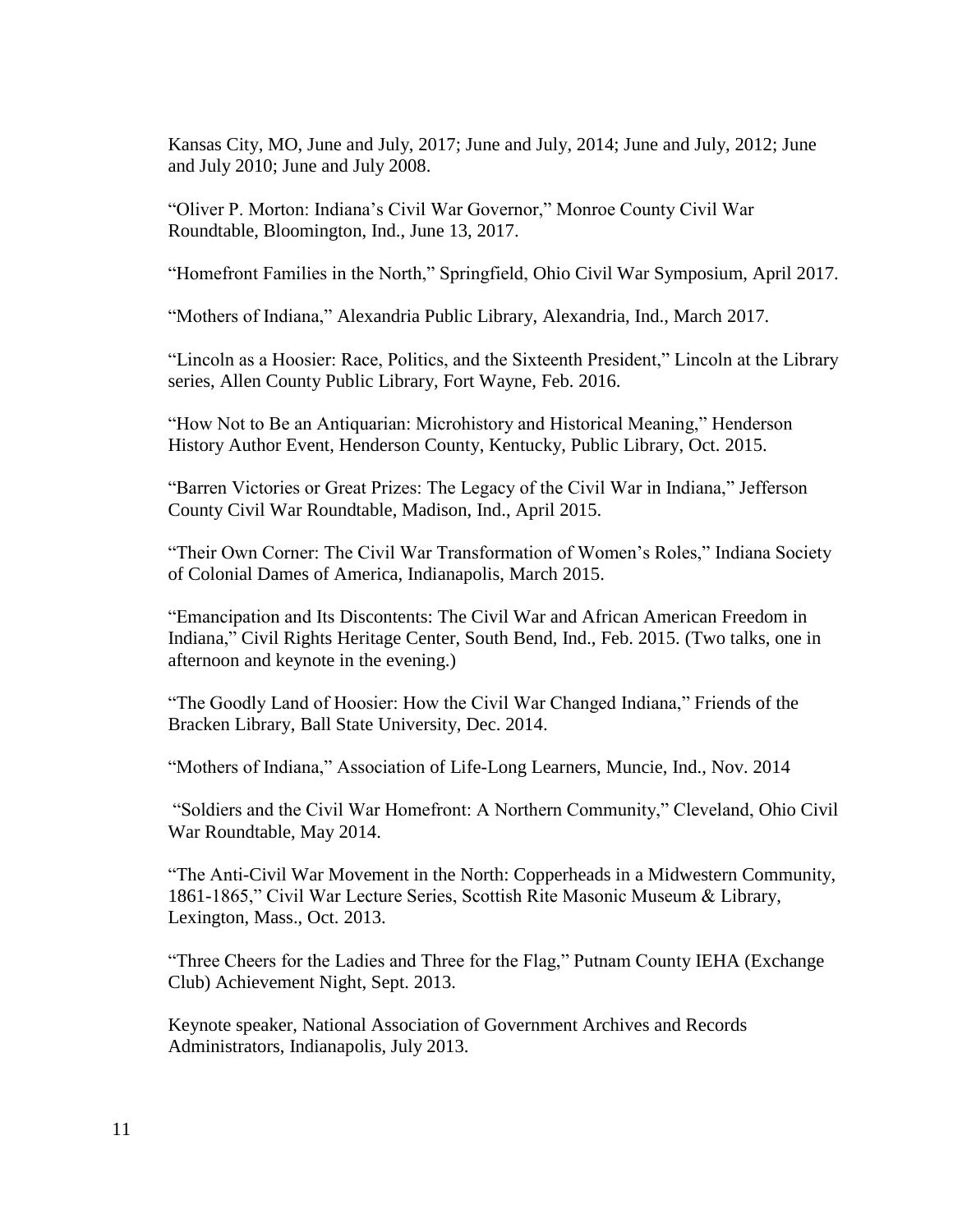"The Draft," Fairmount, Ind. Public Library, April 2013.

"Emancipation and Its Discontents: The Reaction to African American Freedom in Putnam County, Indiana," Putnam County Civil War Roundtable, Greencastle, Ind., April 2013.

"Lincoln and the Thirteenth Amendment: Reflections on Steven Spielberg's *Lincoln,*" Muncie Exchange Club, Feb. 20, 2013.

"Abraham Lincoln as Great Emancipator," Culver Academies, Culver, Ind., Oct. 2012.

"Repudiating the Administration: The Copperheads in Putnam County, Indiana," Jeffersonville, Ind. Carnegie Library, Sept. 2012.

"Choosing Sides," Indiana Humanities' program "Making Sense of the Civil War," Marion, Ind. Public Library, June 2012; Whiting, Ind. Public Library, March 2012.

"A Generation at War: The Civil War Era in a Northern Community," Putnam County Public Library, Greencastle, Ind., May 2012.

"The Forest Hill Monument," Historic Preservation Society, Greencastle, Ind., May, 2012.

Civil War Themes workshop, Indiana Humanities' program "Making Sense of the Civil War," Indianapolis, January 2012.

"Mothers of Indiana," Office of Institutional Diversity Seminar, Ball State University, Oct. 2011.

"'Three Cheers for the Ladies and Three for the Flag: Indiana Women during the Civil War," League of Women Voters Annual Garden Party, Muncie, Sept. 2011.

"Bleeding Kansas," Harry S. Truman Library and Museum Teacher's Conference on "Kansas, Missouri, and the Civil War, 1854-1865," July 2011.

"The Border War and American Liberty," Symphony in the Flint Hills, Kansas, June 2011.

"Secession Crisis, 1850-1860," Springfield, Ohio Civil War Symposium, May 2011.

"Abraham Lincoln as Great Emancipator," Maring-Hunt Public Library, Muncie, May 2011.

"The U.S.-Mexican War," Center for Vital Aging, Muncie, Ind., April 2011.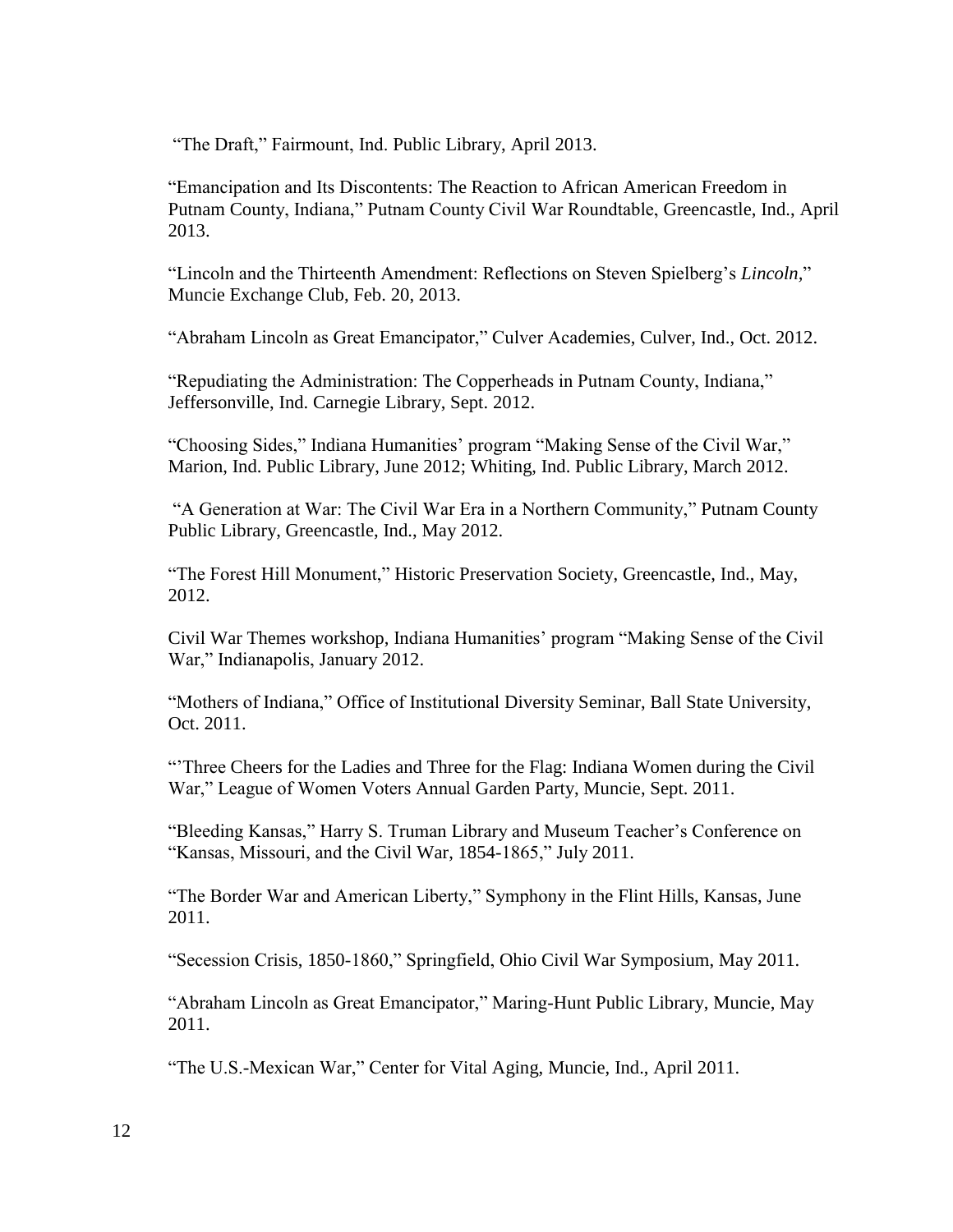"Women in Nineteenth-Century Indiana," Indiana Genealogy & Local History Fair, Indiana State Library, Indianapolis, Ind., Oct. 2009.

"Lincoln as a Hoosier," Indiana University-Purdue University Columbus, Columbus, Ind., Sept. 2009.

"1858: Year of Reflection" and "The Consequences of 1858," Lincoln Institute for Teachers, University of Southern Indiana, Evansville, Ind., June 2008.

"Bleeding Kansas," Blue and Gray Education Society Sesquicentennial Celebration, Kansas City, Mo., Aug., 2006.

"Bleeding Kansas and American Liberty," Kansas City Public Library, Kansas City, Mo., June 2006.

"The Competing Ideologies of Frontier Kansas," Kansas State Historical Society Institute for Teachers, Topeka, June 2006, Feb. 2004, June 2003.

"Living on the Frontier Line: The Society and Politics of the Early Midwest," Lincoln Institute for Teachers, University of Southern Indiana, Evansville, Ind., June 2006.

"Where Popular Sovereignty Worked," Sesquicentennial of Kansas-Nebraska Act, Lincoln, Nebraska, Oct. 2004.

"Bleeding Kansas," Kansas State Historical Society Annual Meeting, Lawrence, Kansas, June 2004; Civil War Symposium, Fort Scott, Kansas, National Historic Site, April 2004; Sons of Union Veterans, Lawrence chapter, April 2004; Bleeding Kansas program series, Lecompton Hall, Kansas, Feb. 2004.

### **INTERVIEWS**

Interviews with WIBC-FM for "Hear Them Roar: 100 Years of Women in Politics," (2019); Associated Press (2017); *Washington Post* (2017); *Springfield* (Ohio) *News-Sun*  (2017); BackStory, a national public radio history program (2016); *South Bend Voice* (2015); WIPR (2014); Voice of America (2014); "Civil War Talk Radio" (2014); KRWG Las Cruces, NM (2012); *Civil War Book Review* (2012); Nebraska Public Radio (2004); (Lecompton, Kans.) *Bald Eagle* (2004); (Lawrence, Kans.) *Journal-World* (2004).

"Was Black Civil War Soldier Poisoned?" (Muncie) *Star-Press,* Dec. 30, 2014. Republished in (Chicago) *Daily Herald,* Dec. 31, 2014 and *Kansas City Star,* Dec. 31, 2014.

Appeared in *Freedom & Impeachment: The Courage of Edmund G. Ross* (New Mexico PBS, 2019), https://portal.knme.org/video/freedom-impeachment-the-courage-of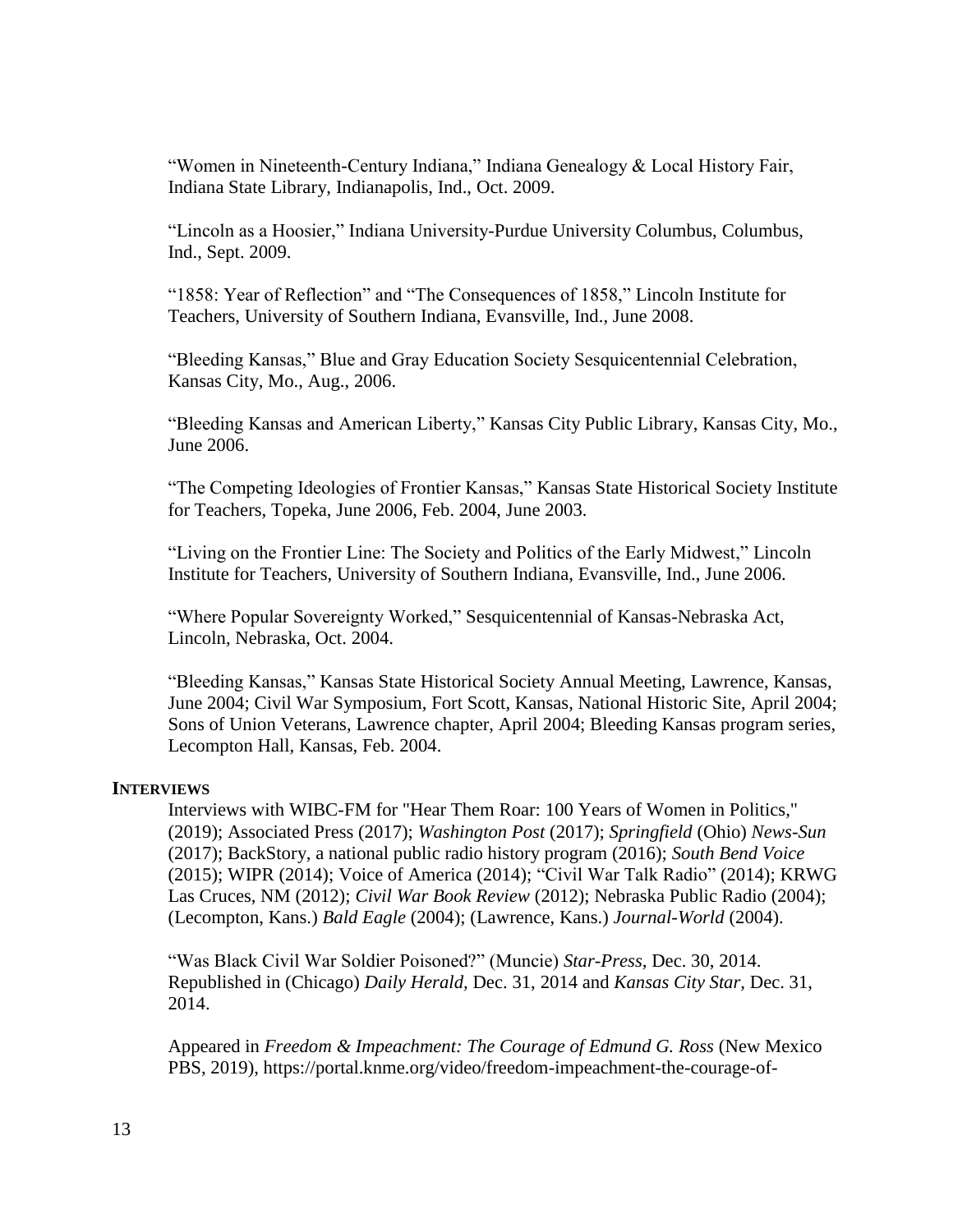edmund-g-ross-vqz56l/; *A President at the Crossroads* (WIPB-TV, 2017); *Bad Blood: The Border War that Triggered the Civil War* (KCPT-TV, 2007); *Touched by Fire: Bleeding Kansas* (Lone Chimney Productions, 2005).

Featured on Hoosier History Live radio program, WICR-Indianapolis (2015); "Talking History," radio program of the Organization of American Historians, (2004); "Up-to-Date," KCUR-Kansas City, Mo. (2004).

### **Reviews**

For *American Historical Review, Annals of Iowa, Civil War Book Review, Civil War History,* H-CivWar, H-Law, H-Ohio, *History: Reviews of New Books, Indiana Magazine of History, Journal of American History, Journal of Illinois History, Journal of Southern History, Journal of the Abraham Lincoln Association, Journal of the Civil War Era, Journal of the Early Republic, Journal of the West, Kansas History, Michigan Historical Review, Middle West Review, Military History of the West, Mississippi Quarterly, Nineteenth-Century Prose, North & South, North Carolina Historical Review, Ohio Valley History, Pacific Northwest Quarterly, Password, Register of the Kentucky Historical Society, South Dakota History, U.W. Military History Review.*

# **SELECTED SERVICE**

## **Ball State University**

Service on departmental promotion and tenure, graduate programs, merit, remediation, African American search, and advisory committees. Chaired U.S. colonial search. Service as president of Phi Society, as departmental library liaison, as departmental United Way representative, on college curriculum committee, on college promotion and tenure committee, on advisory councils of Honors College and College of Sciences and Humanities, and on search committees for Dean of College of Sciences and Humanities (president's designee), Dean of Library, and history instructor for the Indiana Academy of Science, Mathematics, and Humanities.

Serve on the Frederick Jackson Turner Award for Lifetime Contributions to Midwestern History Committee for Midwestern History Association, 2019-2020.

Served on Tom Watson Brown Book Award for Society of Civil War Historians (2018); Richard Wade Prize Committee for *Ohio Valley History* (2013, 2017)*;* Binkley-Stephenson Prize Committee for Organization of American Historians (2013-16); editorial board for *Ohio Valley History* (2009, 2013-16)*;* program committee for Society of Civil War Historians (2015); grant reviewer for National Historical Publications and Records Commission (2015 and 2016) and National Endowment for the Humanities (2012); Thornbrough Prize Committee, *Indiana Magazine of History* (2011); nominating committee for Society of Historians of the Early Republic (2009-12).

Guest editor, "Local History, National Contexts: Exploring Microhistory in Henderson, Kentucky," *The Register of the Kentucky Historical Society,* 113 (Autumn 2015).